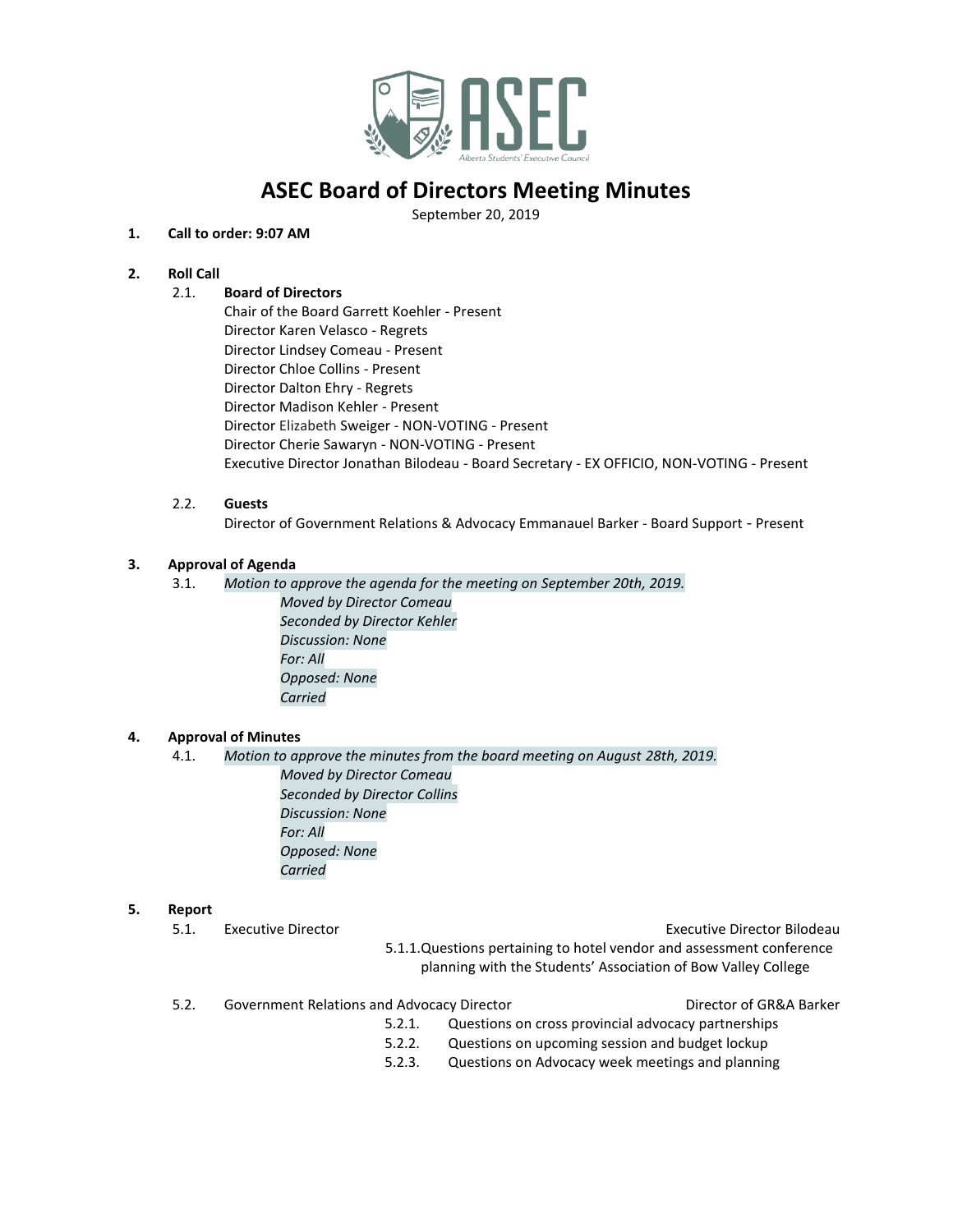

# **ASEC Board of Directors Meeting Minutes**

September 20, 2019

### **6. Action Items**

#### **7. Old Business**

- 7.1. Executive Director Compensation & Review Committee **Executive Director Bilodeau** 7.2. ASEC Investment Policy **Executive Director Bilodeau** Executive Director Bilodeau 7.3. Northern Lakes **Executive Director Bilodeau Executive Director Bilodeau** 7.4. ASEC Growth **Executive Director Bilodeau** 7.5. Indigenous Representation **Executive Director Bilodeau** 7.6. Board Strategic Goals Executive Director Bilodeau 7.6.1. Advocacy Priorities 7.6.2. Strategic Plan Consolidation
	- 7.6.3. Communications Strategy
	- 7.6.4. Board of Directors Continuity
	- 7.6.5. Board of Directors Policies and Procedures
- **8. Decision items**
- **9. New Business**
- **10. Discussion Items**

# **11. In Camera**

- 11.1. *Motion to enter in camera with teleconference guests and staff at 9:42 AM Moved by Chair Koehler Seconded by Director Comeau Discussion: None For: All Opposed: None Carried*
- 11.2. *Motion to exit in camera with teleconference guests and staff at 10:25 AM Moved by Chair Koehler Seconded by Director Comeau Discussion: None For: All Opposed: None Carried*
- **12. Next meeting: Doodle poll to be sent out for week of October 7, 2019**